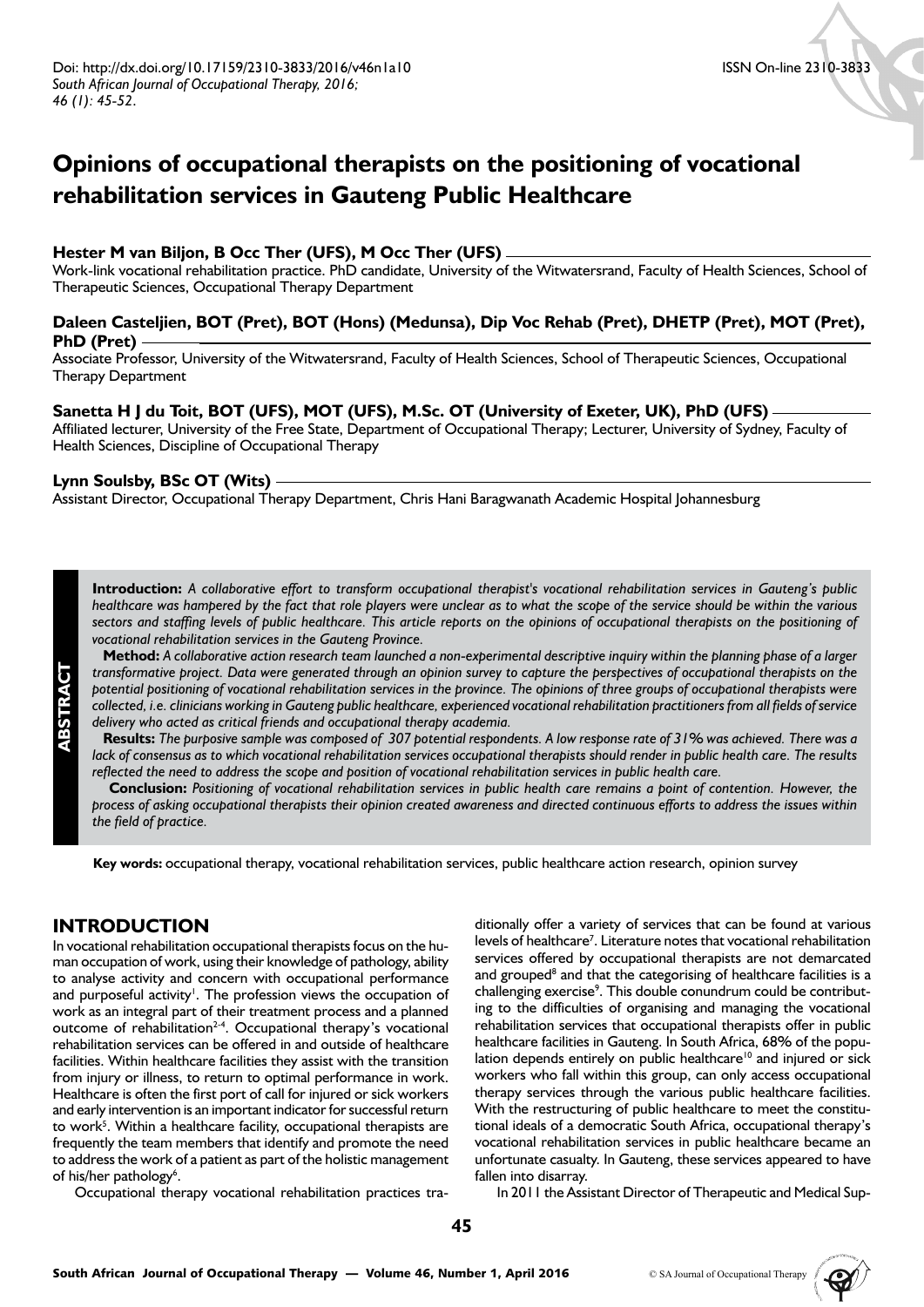port Services in Gauteng Health Department assembled a vocational rehabilitation task team (VRTT) to address vocational rehabilitation service problems in the province. In 2013 a PhD student, the first author, joined the VRTT as a member, with a research study titled: Transforming the vocational rehabilitation services of occupational therapy in Gauteng's public healthcare through action research. She had worked in and managed a public healthcare work unit in the 1980's and 1990's and retained a concern for and an awareness of the potential of vocational rehabilitation services in public healthcare.

The PhD study consisted of four phases. The first phase was observational in nature. The vocational rehabilitation practices offered by occupational therapists in Gauteng public health care, were observed. The second was a planning phase. The third phase was the implementation of multiple action research cycles to address specifically identified practice problems. The final phase was a meta-reflection on all previous phases, actions and practice transformation.

This article reports on part of phase two of the PhD study i.e. the need for a collaborative action plan that indicates what vocational rehabilitation services occupational therapists are and should be offering at the various healthcare facilities in Gauteng. The results would allow systematic and quantifiable actions such as addressing service delivery problems; managing resource distribution; organising personnel training; mentoring and support; as well as synchronising and coordinating service delivery to transform the service.

Multiple discussions about what vocational rehabilitation services occupational therapists should be offering at the various public healthcare facilities were held within the VRTT. The VRTT tasked the researcher to expand the discussion to public healthcare managers on hospital, regional and national level. The outcome of these discussions showed that previous attempts to address the question were not evidence based and had not filtered through to frontline clinical practice. During an interview with the Deputy Director: Disabilities in South Africa, it was agreed that there was no official demarcation of the vocational rehabilitation services that occupational therapist should be offering in public healthcare. He suggested that the occupational therapists that are, and should be, offering the services be asked for their opinion on the matter.

This democratic management approach of involving practitioners in the decision making process of their practice, is a fundamental characteristic of action research<sup>11</sup>. It allows for the development of empowerment and ownership features in practitioners and is beneficial in the transformation of professional practice<sup>12</sup>. Developing an opinion survey and circulating it to all occupational therapists working in Gauteng's public healthcare was discussed in the VRTT. There was unanimous support for the idea and members volunteered to be involved at all stages of the inquiry; designing the opinion survey, distribution and gathering the survey responses, analysing data, critical reflection on the process as a whole and the dissemination of the results in the form of a peer reviewed journal paper. To validate and strengthen the opinion of clinical occupational therapists, the VRTT felt that academic occupational therapists at the three universities in Gauteng and occupational therapists experienced in the field of vocational rehabilitation should also be asked for their opinions. The latter group of occupational therapists had already been co-opted as *critical friends* for the PhD study.

For the purpose of the opinion survey, vocational rehabilitation services and healthcare facilities were each categorised into six groups.

#### **Types of vocational rehabilitation services offered by occupational therapists**

In her research Buys<sup>8</sup> identified professional competencies occupational therapists need for delivering vocational rehabilitation services. She groups the competencies into aspects associated with types of services namely Prevention, Assessment, Intervention and Placement. These groupings were used in this research with two

additional service groupings, Screening and Follow-up, that were practiced within the Gauteng public healthcare's practices.

*Prevention* is an educative service for the prevention of injury at work and to create an awareness of good work practice, averting the development and/or exacerbation of pathology<sup>13</sup>. Such services could include back programmes and spinal care education<sup>14</sup>, ergonomics<sup>15</sup>, stress management<sup>16</sup>, energy conservation<sup>8</sup> and the teaching of precautionary measures related to joint care and spinal hygiene<sup>17,18</sup>.

*Screening* of general or specific work related skills is a short prescriptive process used to filter and effectively refer patients to more specialised therapists or facilities<sup>19</sup> and supports efficient service delivery. Examples of screening services currently in use in Gauteng's public healthcare would be screening of ability to work<sup>20</sup> or ability to drive.

*Assessment* services involve the assessment of the ability of a person who has an injury or illness's, to be able to work and is a popular reason for referral to occupational therapy<sup>20,21</sup>. Such services would include work-place assessment $2^2$ , functional capacity evaluations<sup>23</sup>, medico legal assessments<sup>24</sup>, pre-placement screening<sup>25</sup> and disability determination<sup>26</sup>.

*Intervention* services are programmes aimed at correcting or compensating for ability to work deficits<sup>20,27</sup>. There are a variety of intervention programmes that can be offered to correct work deficits or improve work performance. This is important in successful and sustainable placement into the open labour market, sheltered or protected work environments. Examples of such services could be job modification<sup>8</sup>, case management<sup>28</sup>, pain management<sup>29</sup>, work hardening<sup>20</sup>, work preparation or readiness<sup>30,31</sup> work visits<sup>8</sup>, work guidance<sup>8</sup>, work-place accommodation<sup>25</sup>, work adaptation<sup>8</sup>, job seekers groups<sup>32</sup>, self-employment initiatives<sup>8</sup>, support groups<sup>33</sup> and other return to work efforts<sup>8</sup>.

*Placement* services are the returning of patients to their own, alternative or new work in the open labour market; or to sheltered - or protected workshops<sup>20,34</sup>. Work site visits would be essential with for example services such as job analysis<sup>35</sup>, accessibility and ergonomic audits<sup>36</sup>. Additional placement services would be vocational guidance and counselling $37$ , outpatient support groups $37$ , job acquainting<sup>8</sup>, adaptation and accommodation efforts and the redesigning of architectural barriers<sup>38</sup>.

*Follow up* is done of patients who used the services offered<sup>20</sup>. This could be with employers, referral sources, family members and the patients themselves. It could be done telephonically, electronically or during physical work visits<sup>26</sup>. The follow up of users of the vocational rehabilitation services demonstrates the occupational therapist's commitment to a case and conclude a comprehensive service. This service is fundamental to a sustainable and successful outcome.

Screening, follow-up and some of the intervention services can be offered by newly qualified occupational therapists, with no special skills or knowledge, but who have been orientated to the relevant protocols. No tools, equipment or venues other than what is available in a generic and basic occupational therapy department are required. Such services could be offered as regular programmes or as the need arises. The therapists could occasionally be expected to do work site and resource visits.

Prevention, assessment, placement and some of the intervention services need to be offered by occupational therapists with experience of a wide variety of pathologies<sup>24</sup>, good clinical reasoning skills and specialised knowledge and skills of work assessment and the labour market<sup>8</sup>. The use of standardised assessment tools and activities within a designated work area, work site visits and resource visits would be necessary.

## **Public healthcare facilities in South Africa**

The South African National Health Act<sup>39</sup> specifies district, regional, central and specialised hospitals, with clinics for primary healthcare as categories of public hospitals. In this study these categories were used to group healthcare facilities.

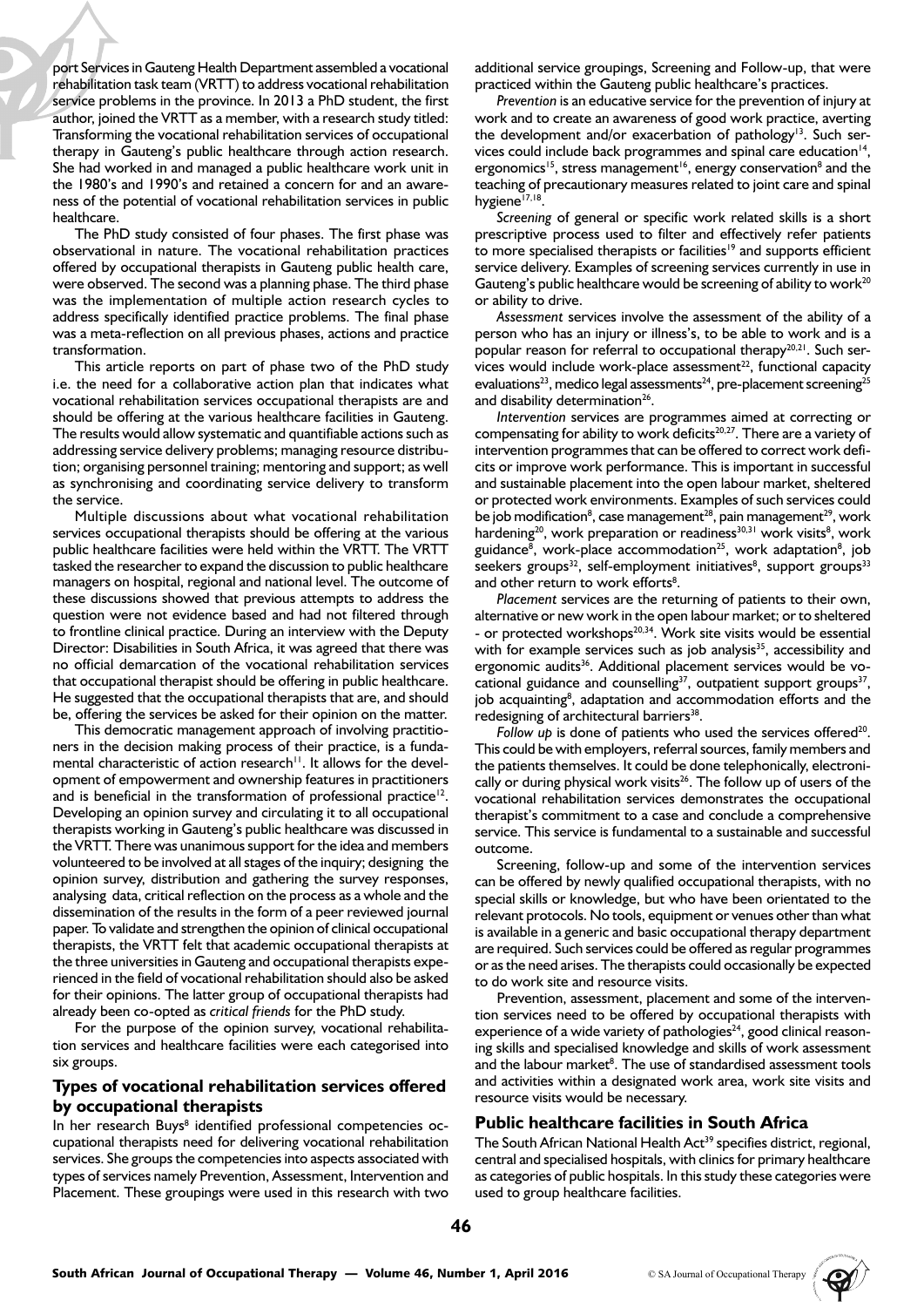*Clinics* are facilities from which a range of primary healthcare services are provided to out-patients or ambulatory patients. The personnel who man these centres are focused on primary healthcare and are considered generalist in their professions. Clinics are normally open only 8 hours a day<sup>40</sup>.

*Specialised hospitals* have a maximum of 600 beds and provide specialised health services like psychiatric and rehabilitation services. Patients are seen on an in- or out-patient basis and the personnel specialises in the context of the hospitals service. Personnel is specialised in rehabilitative and related practices<sup>39</sup>.

*District hospitals* are 50 to 600 bed hospitals that serve a defined population within a health district and support primary health care. Such a facility provides 24 hour care services that include in-patient, out-patient and emergency health services. They could offer training for healthcare service providers. Their specialist services are limited and generally located at regional and central hospitals<sup>39</sup>.

*Regional hospitals* are 200 to 800 bed hospitals and serve a defined regional population, limited to provincial boundaries and receive referrals from district hospitals. They provide 24 hour care that includes in-patient, out-patient and emergency health services. They could provide training for healthcare service providers. They offer limited specialist services<sup>39</sup>.

*Central hospitals,* also known as *tertiary hospitals* are 400 to 1200 bed hospitals that provide a 24-hour care and a national referral service. They provide highly specialised units that require unique, highly skilled personnel. They must provide training for health care providers, conduct research and must be attached to a Health Science School or Faculty<sup>39</sup>.

An opinion survey was designed using the categories of vocational rehabilitation services and healthcare facilities as discussed above. Using this survey three groups of occupational therapists were asked their opinion on where to position these services in healthcare facilities.

## **METHOD**

## **Study design**

A multi-collaborative action research approach<sup>41</sup> is the underlying phenomenology of the PhD project within which this inquiry is positioned. Although action research is popularly aligned with qualitative inquiry $42$  it is more correct to see it as a democratic and empowering approach to change<sup>12</sup> that systematically draws on many ways of knowing, both qualitative and quantitative, in an iterative fashion<sup>43</sup>. The purpose of action research is to bring about change in a specific context $44$ . Depending on the context and framework of the practice enquiry, action researchers use methods which best suit their purpose. The context of the practice problem associated with the uniqueness of the situation dictates the research tools and methods used<sup>41</sup>. Within healthcare is not uncommon to utilise quantitative data to complement qualitative data in action research projects<sup>12,41</sup>.

Action research places practitioners at the centre of an enquiry<sup>45</sup> allowing them to be fellow researchers, planners and policy makers. Dick46 notes that plans provide the means by which the future can be influenced from the present and that if the planning is done collaboratively the journey of bringing about change is so much more efficient. A collaborative research team launched this non-experimental descriptive inquiry within the planning phase of a larger transformative action research project. The team needed a cost effective study design that could systematically and objectively collect the opinions of a selected population of occupational therapists'. An opinion survey study design was selected.

#### *Population and Sample*

Dick47 uses the term *stakeholders* in action research to describe a population. He describes stakeholders as persons who have a stake in a project and who are affected by or are able to affect practical

change. In the pursuit of transformation within a practice, local as well as expert knowledge is often harnessed. This could bring about a variety of insider-outsider<sup>48</sup> collaborations. Insider stakeholders are regular members of the organisation where the research is being conducted and outsider stakeholders join the organisation or research collaboration temporarily for the purpose of a research project<sup>49</sup>. In this research there are two groups of insider stakeholders and two groups of outsider stakeholders. All of them were used as consensus populations.

The one insider stakeholder group was the *research collaboration*; the VRTT and a PhD student. The VRTT group consists of 14 occupational therapists, working in Gauteng's public healthcare sectors who are concerned with occupational therapy's vocational rehabilitation services in the province. The other three groups were the occupational therapists whose opinions were being surveyed. The first included the main insider stakeholder group, namely all *occupational therapy clinicians* working in Gauteng's public healthcare - a potential group of 242 stakeholders. The second, a pre-determined population sample, were a group of outsider stakeholders. They were 26 occupational therapists working as *academics* at the three universities situated within Gauteng; the University of the Witwatersrand, the University of Pretoria and the Sefako Makgatho Health Sciences University. The aim was to collect opinions from all occupational therapy academics at the three training institutions in Gauteng. The third pre-determined population sample was also outsider stakeholders. A group of 39 pre-selected vocational rehabilitation experts identified by the first author for use as *critical friends* in her PhD. In action research the concept of critical friends is used to indicate stakeholders who are invested in the field of knowledge and can offer objective and expert feedback<sup>50</sup>. The criteria for inclusion into this group the participants had to be occupational therapists with previous experience of working in South Africa's public healthcare system and current experience of more than five years working in vocational rehabilitation.

## **Data Collection Tool: The Opinion Survey**

The opinions of all the stakeholders were gathered in the form of a two page survey that was completed anonymously. The first author designed a draft survey. The VRTT and the first author's PhD support group critically reflected on it and gave feedback for improvement. Suggestions were incorporated, the survey was finalised, language edited and made available in electronic and hard copy format.

The first page of the opinion survey stated the research question. In a collegial letter format the reader was given the reason and background for the survey, the position of the survey within the larger study and what the responses would be used for. The ethical clearance number and the ethics committee contact details were supplied. Instructions were given on how to indicate opinions supported by an example. The return date for the survey was highlighted. All opinion surveys were to be returned to the first author. Four options for returning completed surveys were personal hand-back, facsimile, electronic or postal.

The second page of the opinion survey was headed by three demographic questions; place of work, number of years of experience in occupational therapy and in vocational rehabilitation. The six vocational rehabilitation services were placed in a column on the left side of the page with a brief definition and examples of the service. On the right side of the same page six options of the five public healthcare facilities and the option of *none of the above* was placed in a column with a brief description as well as examples of well-known facilities in Gauteng that qualify under the category. The respondent's opinion was indicated by drawing a line linking a vocational rehabilitation service with a healthcare facility where they felt it should be offered, giving a linear response. An open section for comments was provided at the end of the survey, providing opportunity for additional narrative responses (see *Table I* on page 48).

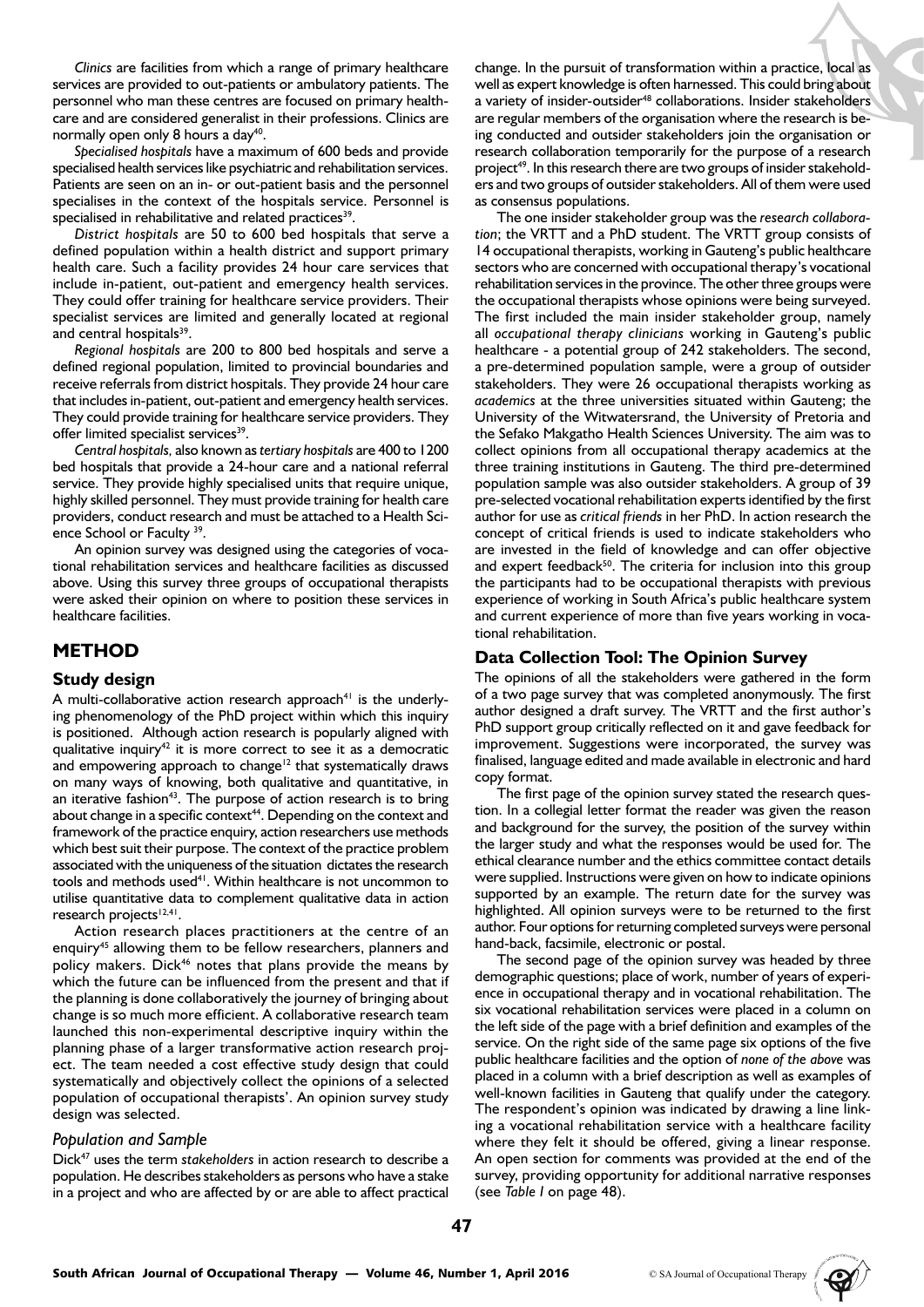## **Table 1: Opinions of Occupational Therapists on the positioning of Vocational Rehabilitation Services in Gauteng's Public Healthcare Institutions**

| Where do you work?<br>How many years of practice do you have?<br>In Occupational Therapy:<br>years. In Vocational Rehabilitation:<br>years.<br>From your experience, and/or opinion match the Vocational Rehabilitation Services that should be offered at the various categories/<br>institutions of public healthcare in Gauteng? |                                                                                                                                                                                                                                                     |
|-------------------------------------------------------------------------------------------------------------------------------------------------------------------------------------------------------------------------------------------------------------------------------------------------------------------------------------|-----------------------------------------------------------------------------------------------------------------------------------------------------------------------------------------------------------------------------------------------------|
| <b>Vocational rehabilitation services</b>                                                                                                                                                                                                                                                                                           | <b>Public Hospitals/Healthcare Institutions</b>                                                                                                                                                                                                     |
| <b>Prevention:</b><br>Programs for prevention of injury and aware-<br>ness of good work practice e.g. joint care,<br>spinal hygiene, ergonomics, and energy-saving<br>practices.                                                                                                                                                    | <b>Clinics:</b><br>e.g. Alexandra, Birchleigh, Sonto Tobela,<br>Zamani, Chiawelo, Crosby, Crown gardens,<br>Diepkloof, Nokupila, Eldorado Park, Boph-<br>elong, Jeppe, Lenasia, Malvern, Mofolo South,<br>Senoane, Polla Park, Itireleng, Westbury. |
| <b>Screening:</b>                                                                                                                                                                                                                                                                                                                   | <b>Specialized Hospitals:</b>                                                                                                                                                                                                                       |
| Using the Vocational Rehabilitation Screening                                                                                                                                                                                                                                                                                       | e.g. Sterkfontein, Tara H Moross Center,                                                                                                                                                                                                            |
| Tool with the Modapts Work Samples guide.                                                                                                                                                                                                                                                                                           | Tshwane, Weskoppies, Cullinan Rehab Center,                                                                                                                                                                                                         |
| Assessment                                                                                                                                                                                                                                                                                                                          | Sizwe Tropical Disease                                                                                                                                                                                                                              |
| Assessing ability to work e.g. FCE's, Pilir,                                                                                                                                                                                                                                                                                        | <b>District Hospitals:</b>                                                                                                                                                                                                                          |
| Progress                                                                                                                                                                                                                                                                                                                            | e.g. Mamelodi, Pretoria West, South Rand,                                                                                                                                                                                                           |
| Intervention:                                                                                                                                                                                                                                                                                                                       | Heidelberg, Germiston, Carletonville                                                                                                                                                                                                                |
| Work hardening, readiness, preparation,                                                                                                                                                                                                                                                                                             | <b>Regional Hospitals:</b>                                                                                                                                                                                                                          |
| visits, guidance, accommodation, adaptation,                                                                                                                                                                                                                                                                                        | Kalafong, Coronation, Edenvale, Helen                                                                                                                                                                                                               |
| job seekers groups, self-employment initia-                                                                                                                                                                                                                                                                                         | Joseph, Tambo Meoriak, Far East Rand, Na-                                                                                                                                                                                                           |
| tives, support groups.                                                                                                                                                                                                                                                                                                              | talspruit, Pholosong, Tembisa, Leratong, Yusuf                                                                                                                                                                                                      |
| <b>Placement:</b>                                                                                                                                                                                                                                                                                                                   | Dadoo, Sebokeng, Kopanong.                                                                                                                                                                                                                          |
| Return to work (open labour market/shel-                                                                                                                                                                                                                                                                                            | <b>Central/Tertiary Hospitals:</b>                                                                                                                                                                                                                  |
| tered/protected), Training and reskilling, sup-                                                                                                                                                                                                                                                                                     | e.g. GaRankuwa (DGMAH), Pretoria (SBAH),                                                                                                                                                                                                            |
| port groups, guidance, counselling.                                                                                                                                                                                                                                                                                                 | Soweto (CHBAH), Johannesburg (CMJAH)                                                                                                                                                                                                                |
| Follow-up:<br>With clients/employers/referral sources in the<br>form of telephonic, electronic, home and/or<br>work visits.                                                                                                                                                                                                         | None of the above:<br>This service should not be offered by occupa-<br>tional therapists and/or should not be offered<br>in public healthcare and/or should not be<br>offered in the Department of Health.                                          |

Do you have any additional questions or comments?

NOTE: If you have already filled in an opinion sheet. Please do not do so again.

## **Data Collection**

The survey was distributed electronically and as hard copies by hand. Distribution and follow up was done by all members of the VRTT and the authors.

To maximise the response rate multiple distribution means were used. Emails were sent with a read receipt delivery option, the survey enclosed, a message explaining the inquiry and requesting assistance with distribution. This was sent to all members of the VRTT, the heads of occupational therapy departments in Gauteng public healthcare, the heads of department of the occupational therapy departments at the three universities in Gauteng and the individual emails of the vocational rehabilitation experts. VRTT members were given paper copies of the survey and asked to distribute them to the target population through all and any other opportunity that they could identify. Such forums were departmental meetings, interest groups, support groups, study groups, informal occupational therapy gatherings such as lunch breaks, continuing education and training workshops and regional and national occupational therapy forum meetings. Paper copies were also placed in the official personalised pigeon holes of all academic occupational therapists.

Additional follow-up was done by the VRTT members and the authors through telephonic and face to face awareness canvasing and promotion of the survey. Gauteng Health Head Office and management officially sanctioned the survey and contributed to follow up efforts through official channels.

The initial distribution was done from August 2014 to Novem-

ber 2014. A disappointing response saw a repeat of the distribution effort from January 2015 to March 2015.

#### **Data analysis**

After the final due date responses were analysed and summarised. Frequencies for each possible combination (36 combinations in total) in the linear responses were counted and presented in percentages. Consensus was determined if a certain percentage of votes for a specific combination fell within a prescribed range. These ranges were arbitrary decisions made by the authors. Percentages above 80% were viewed as strong consensus, between 70 and 79% as good consensus and between 60 and 69% as average consensus. Anything below 60% was viewed as inconclusive. Literature to support the authors' decision on the ranges of levels of consensus was scarce. Only one study by Hsu and Sandford<sup>51</sup> briefly stated that consensus above 80% in opinion surveys by means of Delphi methods was good. These authors also mentioned that decisions on levels of consensus are situation-dependent and most of the time arbitrary.

The narrative responses were thematically categorised.

Results were shared at a VRTT meeting and kept for use in the planning phase of the larger research project.

## **FINDINGS AND DISCUSSION**

Of the potential 307 occupational therapist identified, 96 responded, constituting a 31% response rate. This response rate is made up

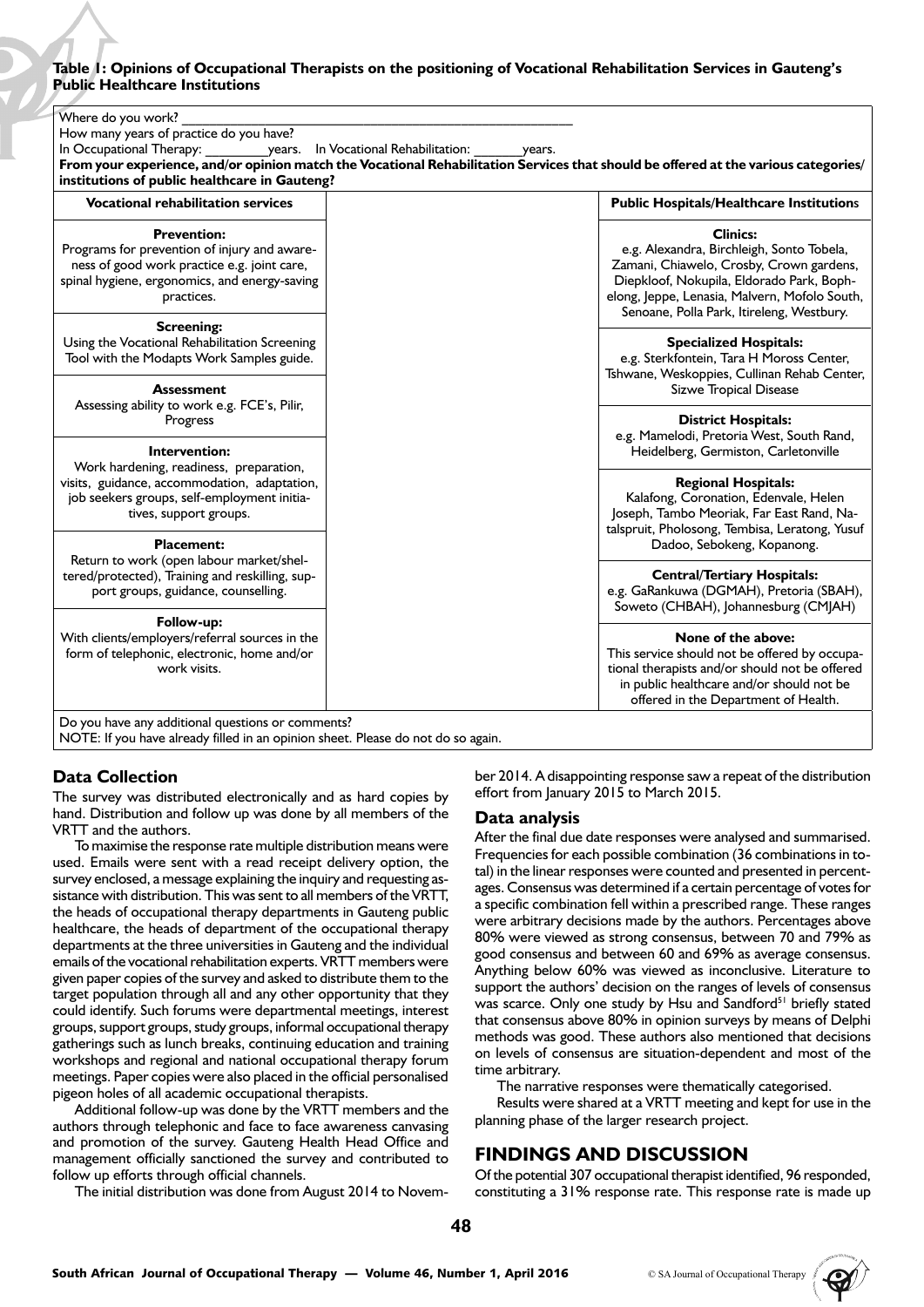

**Figure 1: Service sctor of respondents**





of 33% (n=79) occupational therapy clinicians working in public healthcare Gauteng, 28% (n=11) critical friends and 23% (n=6) academics. Academic responses were received from only one training institution.

The service sectors of respondents is presented in *Figure 1*: Service sector of respondents.

The linear responses were analysed for each group individually and for all respondents as a whole. The combined opinion of the three groups was rated from most preferred opinion to the least preferred opinion and displayed in *Figure 2*.

Response rate and demographic information: There is no agreed standard for an acceptable minimum response rate with mailed surveys, but a range from 30% to 80% is generally found<sup>52</sup>. This inquiry's response rate of 31% is at the bottom of the indicated general range. This nonresponse bias could be due to various reasons. Either occupational therapists do not have an opinion on the matter and did not make the effort to respond, or a lack of knowledge about the field of vocational rehabilitation and/or public healthcare could have prevented participation.

These assumptions are supported by the demographic results. In the case of the clinician and academic populations an average of two years' experience in vocational rehabilitation was found. The critical friends who were experts in vocational rehabilitation with an average of 10 years' experience in the field, had no current experience of working in Gauteng's public healthcare as they were mostly in private practice or worked outside Gauteng. They thus lacked knowledge of the various facilities and services offered in Gauteng's public healthcare.

Demographic information also revealed that the clinical occupational therapists with the most experience in vocational rehabilitation were working at clinics and those with the least experience were working in the central hospitals. At the time of the survey, work units with standardised and commercial vocational rehabilitation tests and equipment were located in central hospitals. Patients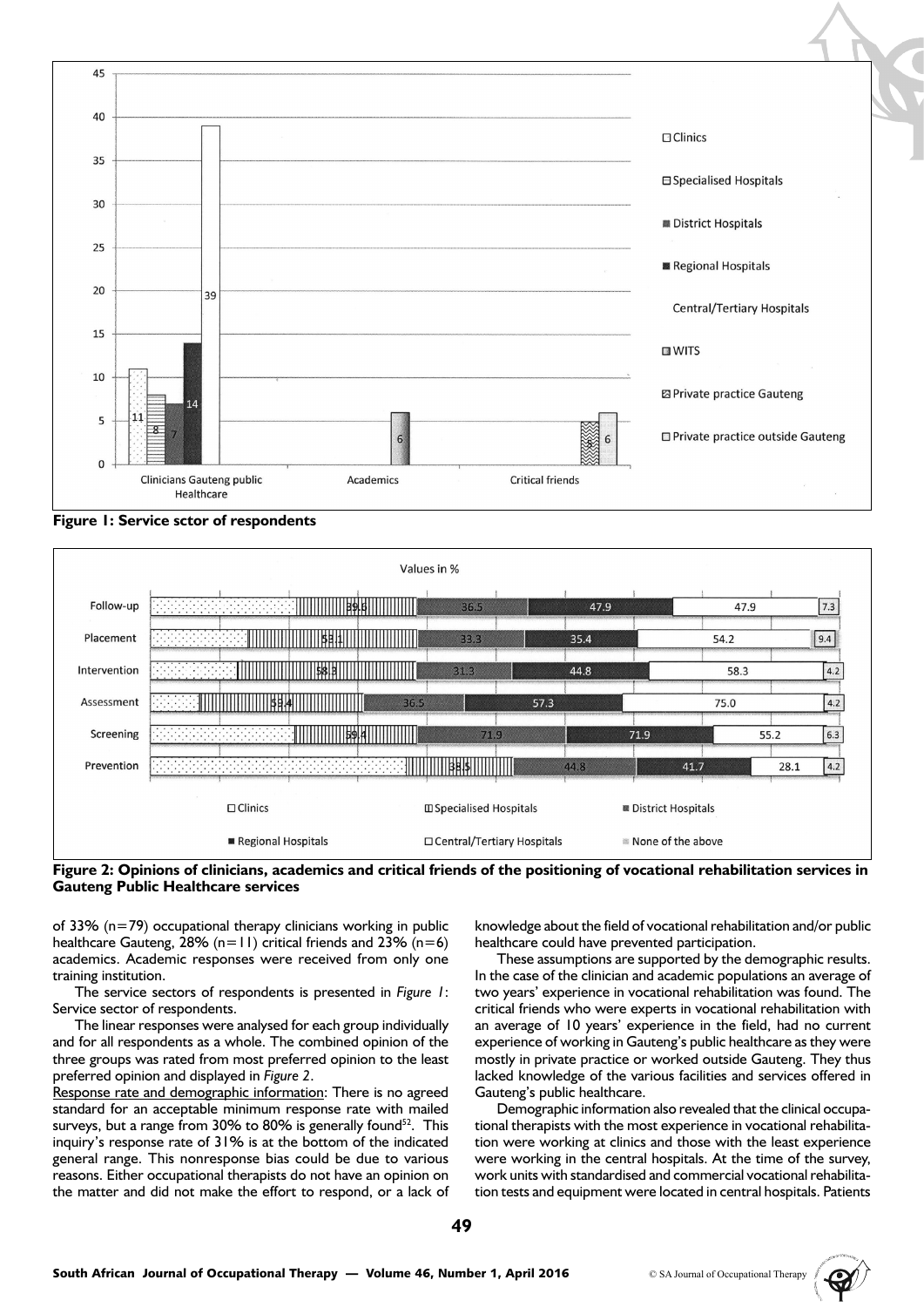who needed more specialised vocational rehabilitation services were referred to these work units. The clinics offered only screening and supportive vocational rehabilitation services.

Linear responses: The three groups of survey respondents' were clinicians working in Gauteng's public healthcare, academics, and critical friends. The group with the most respondents was *clinicians working in public healthcare*. Of these respondents 49% (n= 39) were community service occupational therapists who have less than one year of experience in occupational therapy. Their responses showed that with the exception of prevention services done at clinics, assessment should be done at central hospitals and screening at all other facilities. Of interest was a lack of consensus on what vocational rehabilitation services specialised hospitals should be offering. By a significant margin the least chosen response was that no vocational rehabilitation services should be offered in public healthcare. This leads to the deduction that most clinicians are of the opinion that some form of vocational rehabilitation should happen at the various public healthcare facilities.

Additional consideration of clinicians' opinions showed that they felt clinics should be doing prevention, screening and follow up. District and regional hospitals should be doing prevention, screening and follow up. Central hospitals should be doing screening, assessment, intervention, placement and follow-up.

The *academic* opinion was from only one of the three universities and showed the lowest internal consensus, with no clear agreement of what services should be offered where. They were however unanimous in that none of them chose the option of "none of the above", indicating that they were of the opinion that all forms of vocational rehabilitation services should be done in public healthcare.

The other outsider group, *critical friends*, supported the opinion that vocational rehabilitation services should be done in public health care with one respondent being of the opinion that prevention and placement services should not be done in public healthcare. They felt that screening should happen at all facilities but most prominently at district and regional hospitals. In their opinion, assessment should be done at specialised hospitals and central hospitals. Interventions should be done at all facilities with the exception of district hospitals. Placement and follow up should happen at all facilities except at clinics.

The three groups agreed with each other on one point: Eightynine (93%) indicated that preventative vocational rehabilitation services should be offered at clinics. Reflection on this strongly perceived opinion raises concern. Arguing from the premises that 1) the aim of occupational therapy services should be to meet the needs of the clients that visit the facility where they work $53,54$ , 2) the patient profile that visit public healthcare clinics is usually the elderly, the unemployed and mothers with babies or disabled children<sup>55,56</sup> 3) the nature of vocational rehabilitation prevention services are aimed at the prevention of injury at work and to create an awareness of good work practice, which implies that clients should be employed workers $20,57$ . The conclusion must be drawn that the most strongly perceived opinion in this survey has been influenced by respondents' knowledge of the common clinical practice of prevention as part of primary healthcare at clinics. Respondents appeared unaware that prevention at clinic level would be an unsuitable option for vocational rehabilitation services within that setting.

A high level of consensus was that screening services should happen at clinics (70%), district (72%) and regional hospitals (72%) and that assessments should be done at central hospitals (75%). These opinions were reflective of the current state of affairs in Gauteng public health care facilities. There was no evidence of consensus about where intervention, placement and follow-up services should be offered. It is noteworthy that respondents reached consensus on only five of the 36 (5/36) combinations of services and facilities and poor consensus (ranging between four and 59%) for the rest of the combinations (31/36).

Narrative responses: The option for narrative responses at the

end of the survey was taken by 23%  $(n=72)$  of the respondents. The narrative responses showed three emergent themes of which the first two were contradictory. The contradictory themes, despite being in direct contrast with each other regarding practical implementation, deserve consideration as both schools of thought hold valid points.

The first theme indicated that all vocational rehabilitation services should be offered at all levels of healthcare and that all occupational therapists should be involved in offering such services. The suggestion was made that training of therapists, more equipment and more space should be considered by public healthcare management to ensure this. This opinion supports the constitutional right of equal access to health. It shows insight and consideration for the reality of public healthcare users when patients struggle to afford the out-of-pocket expenses associated with referral between healthcare facilities and other resources. It also addresses the sporadic problems of communication and service breakdown that occurs within the current referral system.

The second theme was that vocational rehabilitation is a specialised service that needs a multi-professional approach, dedicated posts, and implemented at a centralised location which is preferably not linked to healthcare. One strongly worded narrative indicated that vocational rehabilitation services cannot be categorised or separated. The opinion was that there should be a central work unit with a specialised multidisciplinary team attending to all aspects of vocational rehabilitation. Clinical experience in vocational rehabilitation services supports this opinion. Every patient that is seen has unique circumstances due to multiple variations of pathology and specific work requirements. This is further complicated by varying levels of prognosis, stages of recovery and availability of socio-economic resources. The result is that vocational rehabilitation services are often interlinked in clinical practice. Prevention services could for example be part of an intervention programme focused on returning to work.

The third theme identified current problems experienced with vocational rehabilitation services. These were mostly related to referral systems, problems with service efficiency and communication breakdown between healthcare facilities.

Both the linear and the narrative responses reflect the conflicting ideals and realities associated with vocational rehabilitation in public health. In order to provide affordable and accessible services to the majority of the South African population and to meet the rights of citizens, integrated service delivery models should be considered. However, due to the complexity of cases, as identified specifically by the second and third narrative themes, only highly trained and specialised staff with access to equipment and resources and to support multiple site visits, could deliver relevant outcomes. These contradictory expectations are evident within the linear responses.

 Several factors had an impact on the trustworthiness of this inquiry. Respondents' varied levels of experience, competence and knowledge of vocational rehabilitation and the nature of public healthcare facilities could have negatively affected the credibility of the results. Practical challenges prevented the authors from presenting instructive workshops as an alternative to provide more detailed definitions of the various categories and using other data collection techniques like focus groups was not pursued.

Due to the unique focus of the inquiry into positioning of vocational rehabilitation services and its specific relevance for the Gauteng Public Health Care system, no research evidence could be accessed to support or contradict findings.

The trustworthiness of this inquiry was considered throughout by the authors. With deference to internal validity, the design and content of the opinion survey was standardised and critically reflected on by independent but concerned parties. All participants received the same survey form and reasonable attempts to avoid multiplications of a single respondent's opinion were done. Analysis of the results was done separately by the authors and then

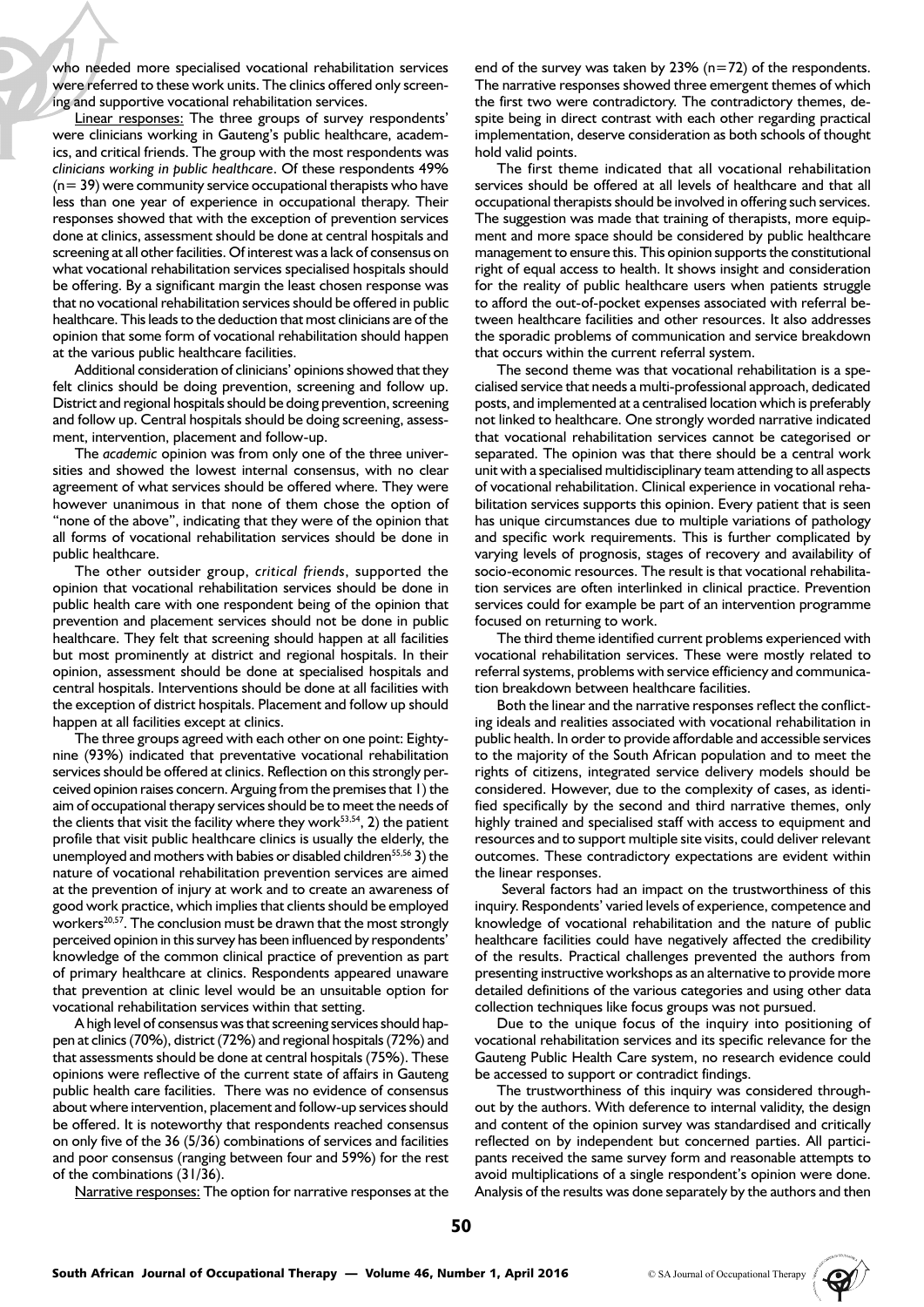compared for final analysis. Purposeful transparency at all stages of the research was maintained by researchers and authors. Insider stakeholders were used as fellow researchers and were involved in all aspects of the research from the design of the opinion survey to the writing up of the results into a peer reviewed journal article. Objectivity was attended to by launching the inquiry, which is part of a PhD study, as an insider project through the VRTT. The survey population was made up of both insider and outsiders. Comparing the insider opinion results with two groups of outsider opinions through triangulation further enhanced the objectivity element. The aim of this survey was to use the emerging knowledge, occupational therapists opinion of where their vocational rehabilitation services should be offered, for future collaborative planning and policy making to improve the service. This brings about an important action research principle i.e. applying emerging knowledge within the population it was generated from.

# **LIMITATIONS OF THE STUDY**

Subjective opinion, that which was gathered in this inquiry, is influenced by a vast variety of internal and external factors. This survey did not attempt to control any of these factors. The low response rate could also have affected the reliability of the results. These limitations can only be effectively attended to by a much larger scale of inquiry over a longer timeframe. Recognising this shortfall and planning for this deficit with the use of the data is important.

# **CONCLUSION**

The results of this survey showed a general lack of consensus amongst occupational therapists about what vocational rehabilitation services should be offered at the different levels of public healthcare. With singular exceptions the generic opinion was that occupational therapy's vocational rehabilitation services should be offered in public healthcare. No other opinions from this survey give guidance or insight to support planning and policy making.

Therefore, this research cannot be used in isolation to inform planning and decision making regarding the positioning of vocational rehabilitation services in Gauteng public healthcare. It could be used in combination with other sources of information as part of an informed decision making process. A systematic review of international literature on where occupational therapists are delivering vocational rehabilitation services is suggested.

The benefit of this study does not lie in the content of the opinion survey. It lies in the nature of the inquiry, namely that frontline occupational therapists were asked for their opinion on matters which will affect their service delivery in future. This approach constructs a collaborative relationship for future efforts to identify and address problems with vocational rehabilitation services in Gauteng public healthcare. It raised a general awareness of vocational rehabilitation, informed practitioners of a broader perspective of service problems and allowed them to be included in planning and decision making efforts to address these. Continuous transparency, keeping all practitioners involved and informed, will maintain this sentiment and collective energy for future transformational efforts.

# **ACKNOWLEDGEMENTS**

The authors wish to acknowledge co-researchers and members of the Vocational Rehabilitation Task Team, Gauteng: July Masango, Marlene Robus, Mariaan Jacklin, Siposethu Nxumalo, Alta Vorster, Buhle Moleofane, Claudette Parkinson, Madidimalo Mogale, Simon Rabothata, Mashudu Mphohoni, Naazneen Ebrahim, Zakkiya Akhalwaya. Maluta Tshivhase, Deputy Director: Disability, South Africa; Simon Rabothata, Deputy Director of Rehabilitation in Gauteng.

Thank you to all the occupational therapists, insiders and outsiders, who responded to the survey and took time to note their opinions.

The first author's PhD support group at the University of the Witwatersrand: Margot Graham, Lyndsay Koch, Tania Buys, Lizelle Jacobs, and Jennie McAdam are also acknowledged.

## **REFERENCES**

- 1. Reed K, Sanderson S. Concepts of Occupational Therapy: Lippincott Williams & Wilkinson, 1999.
- 2. Jacobs K. Occupational Therapy. Work Related programs and Assessments. Boston: Little, Brown and Company, 1991.
- 3. Pratt J, Jacobs K. Work Practice. International Perspectives. Oxford: Butterworth Heinemann, 1997.
- du Toit V. Patient Volition and Action in Occupational Therapy. Hillbrow: Vona & Marie du Toit Foundation, 1991.
- 5. Ntsiea MV, van Aswegen H, Olorunju S. Factors which are predictive of return to work after stroke. The South African Journal of Physiotherapy, 2013; Wits Special Edition.
- Soeker MS, Van Rensburg V, Travill A. Are rehabilitation programmes enabling clients to return to work? Return to work perspectives of individuals with mild to moderate brain injury in South Africa. Work: A Journal of Prevention, Assessment and Rehabilitation, 2012; 43(2): 171-82.
- 7. Coetzee Z. Re-conceptualising vocational rehabilitation services towards an inter-sectoral model. South African Journal of Occupational Therapy, 2011; 41(2): 32 - 6.
- 8. Buys TL. Professional Competencies Required by Occupational Therapists Delivering Work Practice Services to Workers with Disabilities in the South African Open Labour Market. Pretoria: University of Pretoria; 2006.
- 9. Chetty KS. An integrated analysis of health facilities in the nine provinces of South Africa. South African Medical Journal, 1995; 85(4).
- 10. Ataguba JEaA, J. Health care financing in South Africa: moving towards universal coverage. CME, 2010; 28(2): 74 - 8.
- 11. Whitelaw S, Beattie A, Balogh R, Watson J. A Review of the Nature of Action Research. Welsh Assembly Government., (2003).
- 12. Hart E, Bond M. Action Research for Health and Social Care: A Guide to Practice. Buckingham: Open University Press, 1995.
- 13. Pomaki G, Franche RL, Murray E, Khushrushahi N, Lampinen TM. Workplace-Based Work Disability Prevention Interventions for Workers with Common Mental Health Conditions: A Review of the Literature. Journal of Occupational Rehabilitation, 2012; 22(2): 182 - 95.
- 14. Brewin J, Hazell A. How Successful are We at Getting our Clients Back to Work? The Results of an Audit. British Journal of Occupational Therapy, 2004; 67(4): 148 - 53.
- 15. Gainer RD. History of ergonomics and occupational therapy. Work, 2008; 31: 5 - 9.
- 16. Koletsi M, Niersman A, van Busschbach JT, Catty J, Becker T, Burns T, et al. Working with mental health problems: clients' experiences of IPS, vocational rehabilitation and employment. Soc Psychiat Epidemiol, 2009; 44: 961 - 70. Epub Springer-Verlag 2009.
- 17. McFeely G. Health at Work: an analysis of Black's and Frost's independent review of sickness absence – what can occupational therapists offer? The British Journal of Occupational Therapy, 2012; 75(7): 343 - 5.
- 18. Jundt J, King PM. Work rehabilitation programs: a 1997 survey. Work: A Journal of Prevention, Assessment and Rehabilitation, 1999; 12(2): 139-44.
- 19. Vocational Rehabilitation Task Team. Occupational Therapy Vocational Ability Screening Tool.Health and Social Development, editor. Johannesburg: Gauteng Province; 2013.
- 20. Buys T, van Biljon H. Occupational Therapy in Occupational Health and Safety: Dealing with Disability in the Work Place. Occupational Health, 1998; 4(5).
- 21. Gibson L, Strong J. A conceptual framework of functional capacity evaluation for occupational therapy in work rehabilitation. Australian Occupational Therapy Journal, 2001; 50: 64 - 71.
- 22. Soderberg S, Jumisko E, Gard G. Clients' experiences of a work rehabilitation process. Disability and Rehabilitation, 2004; 26(7): 419-24.
- 23. Campbell TD, editor. Functional Capacity Evaluation (FCE) Justifying, selecting and using assessments. occrehabltd@gmailcom; 2013; Occupational Therapy Department, University of the Witwatersrand: Campbell.
- 24. van Biljon HM. Occupational Therapists in Medico-Legal Work South African Experiences and Opinions. South African Journal of Occupational Therapy, 2013; 43(2): 27-33.